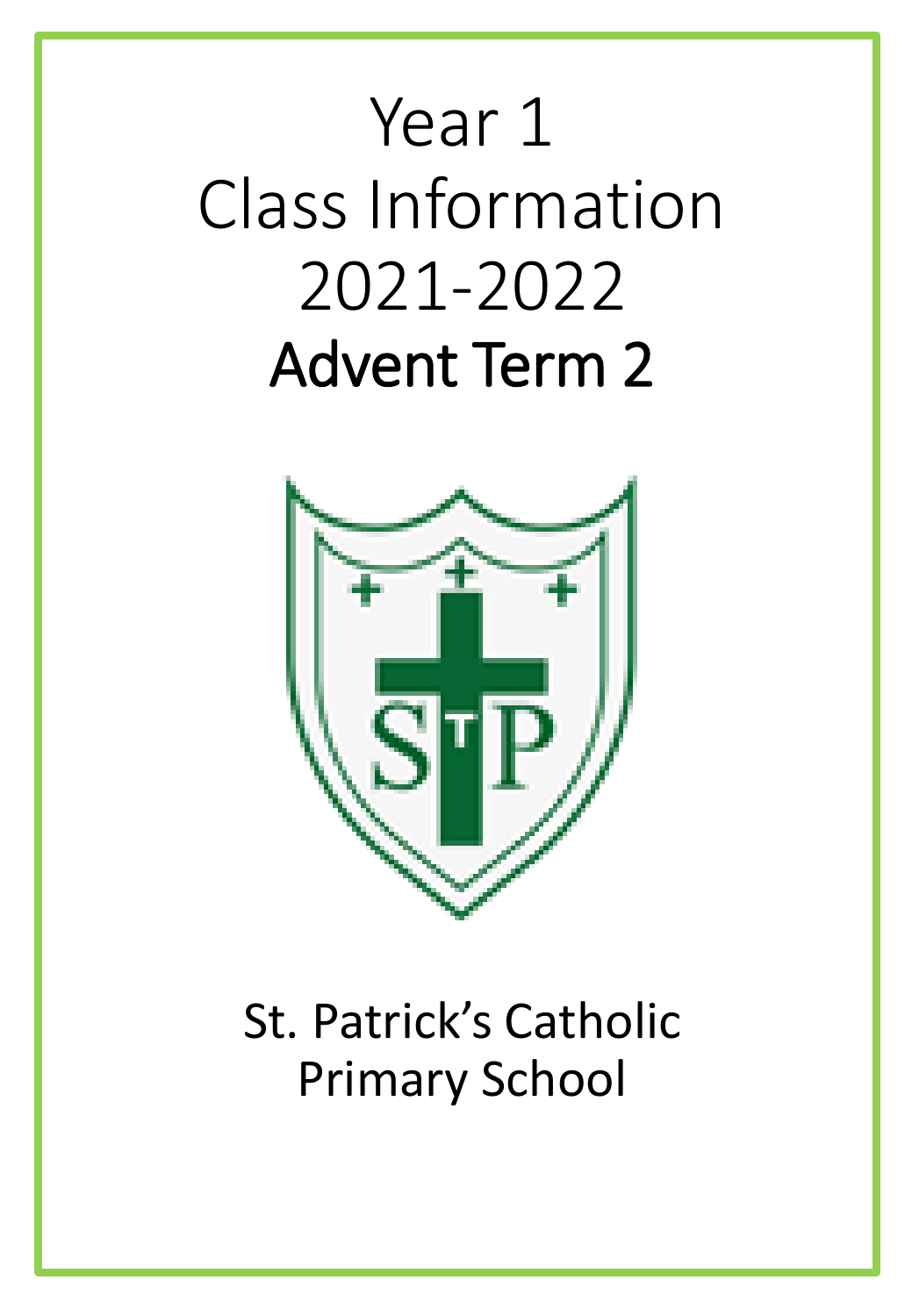# Year 1 Advent Term 2 2021-2022

### **Staff working in Y1**

- Mrs. Lund Class Teacher Mon, Thu & Fri
- Mrs. Wilkins-Campbell Class Teacher Tue & Wed
- Mrs. Slaney/Mrs. Mollatt TAs  $-$  part of the daily morning sessions
- Mr. Stanton Music lessons

### **What to bring to school**

- 2 water bottles
- Healthy snack no chocolate bars, sweets or products containing nuts
- Outdoor shoes (weather dependent)
- Milk order via Cool Milk

### **PE Day**

Your child should wear their PE kit on a **Wednesday**.

#### **Homework**

Homework will be sent out on a Friday and should be returned by the following Wednesday or Thursday.

### **What we will be doing this half term:**

| English                                                                                                                                                                                                                                                                            | <b>Maths</b>                                                                                   | <b>RE</b>                                                                                                                                                                                                                                                                            |
|------------------------------------------------------------------------------------------------------------------------------------------------------------------------------------------------------------------------------------------------------------------------------------|------------------------------------------------------------------------------------------------|--------------------------------------------------------------------------------------------------------------------------------------------------------------------------------------------------------------------------------------------------------------------------------------|
| Texts: Peace at Last, Paddington,<br>Owl Babies and The Christmas<br>Focus: Learning to use finger<br>spaces, capital letters and full<br>stops accurately and consistently.<br>Learning to name and use nouns<br>and verbs. Applying Phonics<br>knowledge to reading and writing. | Addition & Subtraction<br>(within 10)<br>Recognise, name and sort 2-<br>D and 3-D shapes       | Belonging through Baptism topic -<br>Belonging - What does it mean to<br>belong?<br>Judaism - We all have stories -<br>Abraham and Moses, leaders of<br>the Jewish people - How God led<br>the Jewish people<br>Advent & Christmas topic - Waiting<br>- Is waiting always difficult? |
| Science                                                                                                                                                                                                                                                                            | <b>Topic</b>                                                                                   | <b>PE</b>                                                                                                                                                                                                                                                                            |
| All about me - learning about my<br>body and the five senses                                                                                                                                                                                                                       | History - My Family History<br>- what was life like when<br>our grandparents were<br>children? | Net and Wall Games                                                                                                                                                                                                                                                                   |

#### **English**

We will use our class texts, in addition to the new Reading scheme and Phonics foci, to build sentences that are consistently accurate in our use of finger spaces, capital letters and full stops.

Our focus in SPAG will be nouns and verbs and how to apply these to sentences,

#### **Maths**

This half term we will be learning to use the addition and subtraction symbols, alongside a range of practical representations. We will use cubes, toys, counters, the part-whole model and the bar model to apply these skills. We will continue to develop skills in reasoning and problem-solving, to further embed these new skills. We will learn to name and sort shapes, according to their properties.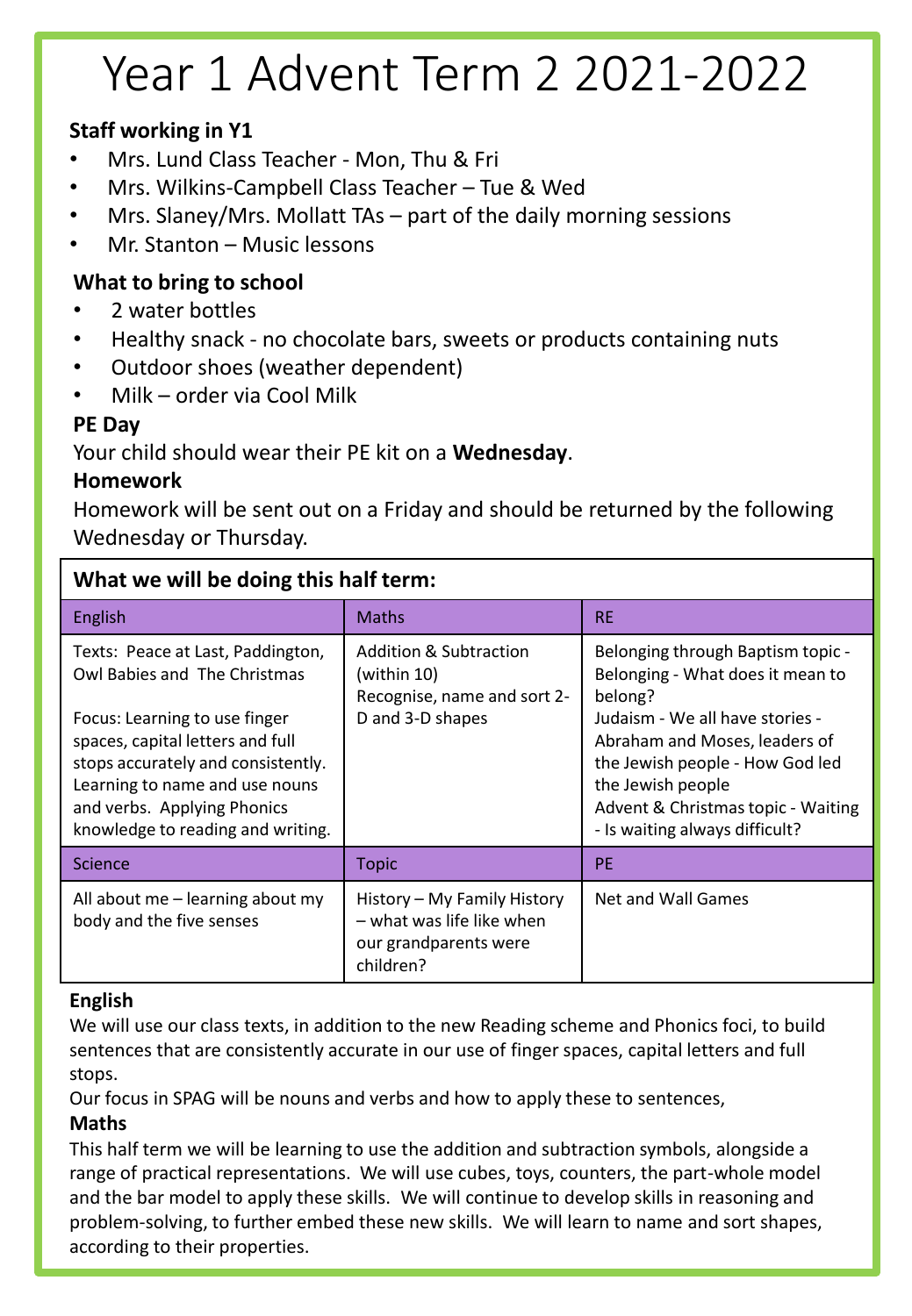# Year 1 Advent Term 1 2021-2022

### **English Vocab**

| capital letter | full stop | punctuation   | sentence            |
|----------------|-----------|---------------|---------------------|
| Vocabulary     |           | question mark | exclamation<br>mark |
| noun           | fiction   | non-fiction   | verb                |

### **Maths Vocab**

| add       | subtract | tens        | ones      |
|-----------|----------|-------------|-----------|
| total     | more     | <u>less</u> | 2-D shape |
| 3-D shape | equal    | sort        | represent |

### **RE key words**

| family         | God    | church | Jesus     |  |
|----------------|--------|--------|-----------|--|
| <b>Baptism</b> | love   | father | pray      |  |
| Mary           | Joseph | Advent | Christmas |  |

### **Science key words**

| body  | head  | skeleton | senses |
|-------|-------|----------|--------|
| sight | smell | taste    | touch  |
| hear  | see   | hearing  | brain  |

### **Topic key words**

| history  | grandparent | old       | new     |  |
|----------|-------------|-----------|---------|--|
| past     | present     | now       | then    |  |
| timeline | same        | different | compare |  |